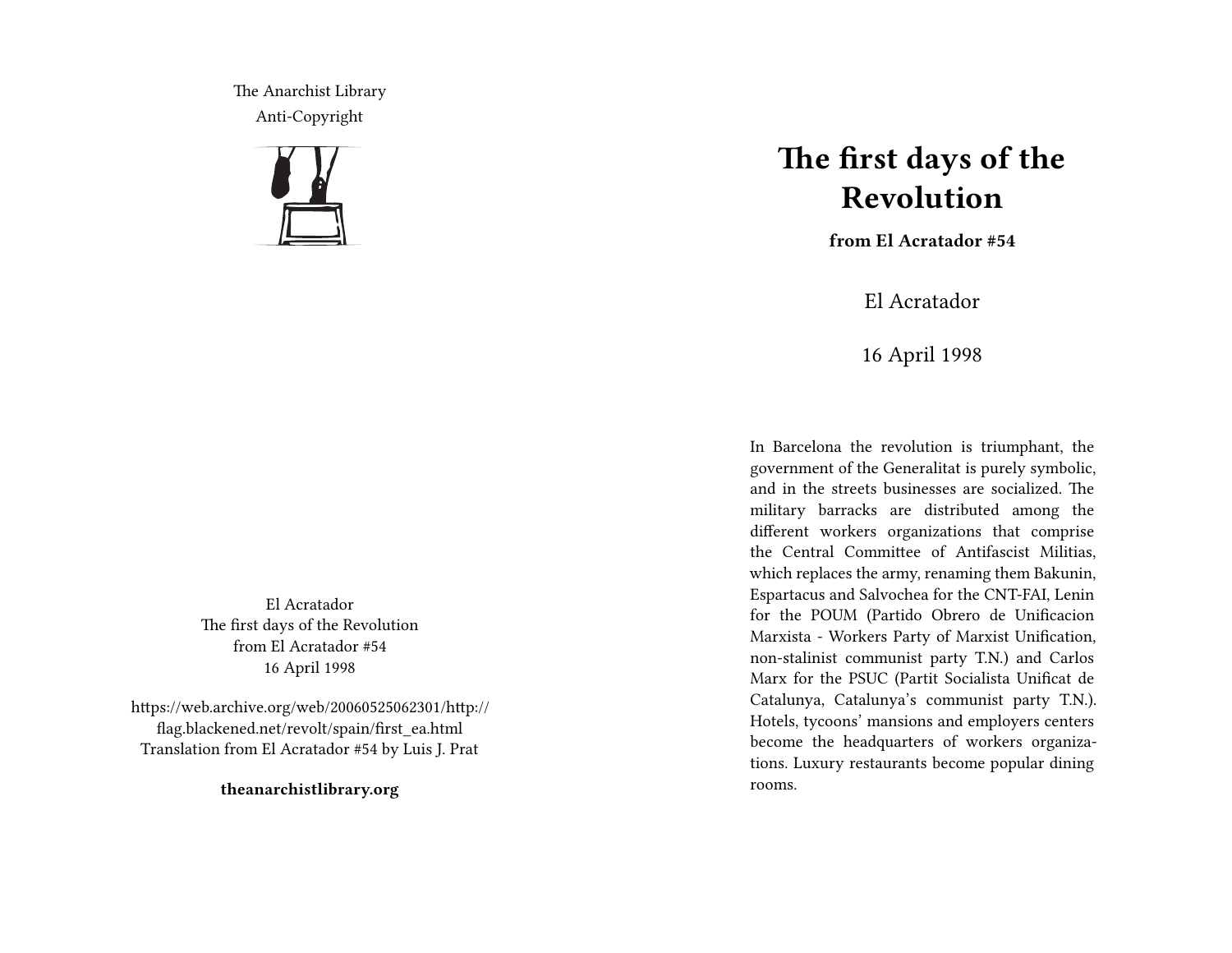On July 24 the Durruti Column, made up of 2,000 militiamen leaves Barcelona towards Zaragoza. Minutes before departing canadian journalist Von Passen has a historic interview with Durruti titled: "Two million anarchists fight for the Revolution". Some of Durruti's statements were: "There are only two roads, victory for the working class, freedom, or victory for the fascists which means tyranny. Both combattants know what's in store for the loser. We are ready to end fascism once and for all, even in spite of the Republican government", "No government fights fascism to destroy it. When the bourgeoisie sees that power is slipping out of its hands, it brings up fascism to hold onto their privileges".

The column overwhelmed the enemy in a few days. Local party bosses, large landowners and tycoons escaped in a panic. The first serious combat was the taking of Caspe. In a few days they were 20 km from Zaragoza. Finally the front stabilized at Pina de Ebro due to lack of weapons for the assault on Zaragoza. The column's general headquarters was installed in Bujaraloz. From there it promoted the creation of the Council of Aragon, against the wishes of the CNT's directive that was beginning to cooperate with the republican government. With respect to the ruin caused by combats Durruti said to Von Passen: "We have always lived in shantytowns and if we destroy we are also capable of building. It was us who built the palaces and the cities. The workers can build them again, and better ones; we are not afraid of ruins, we have a new world here in our hearts".

One of Durruti's main worries was the lack of weapons. He travelled to Madrid and Barcelona seeking weapons or funds to acquire them. Faced with Largo Caballero's refusal to allow gold from the National Treasury to be used for the purchase of weapons, Durruti planned an assault on the Banco de Espan~a. To that end he sent 3000 catalan anarchists from the "Land and Freedom" column charged with keeping an eye on any government's dictatorial attempts and at the same time to take part in

model of the 1930s came from the famous socialized factory in Barcelona, or that the rails upon which the train rides came from the socialized foundry at Prat. Industry's collectivizing labor during the Civil War demonstrates that the working class can survive without bosses, working less and using the benefits to improve their lives.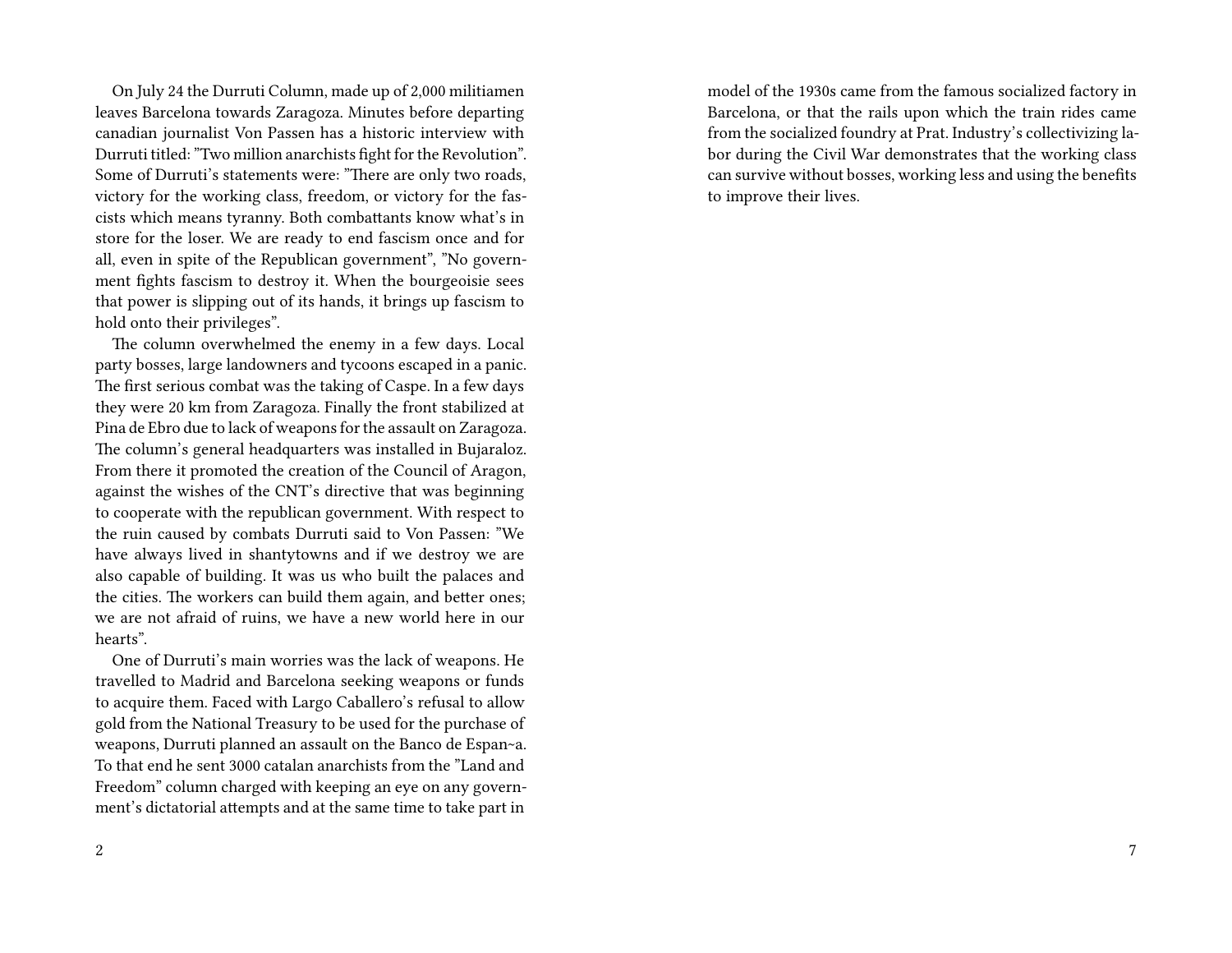posed nationalization of the banks, centralization of services and more militarization. The clash was evident and the CNT had to give up some of its positions, eventually going from total workers self-management to greater State intervention, much more restrictive. Stalinism was beginning to weigh heavily over the ranks of several parties, promoting cutbacks to the powers of workers committees. Ruiz Ponseti, from PSUC said in 1937 that the great problem of the collectives was their "much too democratic" management. Important debates on the destination of earnings made by the socialized industries took place due to the exigencies of the State and the Generalitat. The revolutionaries crashed against obstacles such as the lack of raw materials, the scant cooperation of some committees, the entrenched opposition of bourgeois catalanism and other reasons such as some enterprises not being socialized because they were foreign-owned, the lack of interest on the part of the anarchists to socialize the banks which resulted in some businessmen's capital continuing to be hoarded. Another mistake was the excessive focusing of industry on the war and the importance given heavy industry, while the people suffered privations.

Finally there evolved a curious model whereby some industries straddled between marxist nationalization and anarchist collectivization, while in other cases the collectivizing process forged ahead until the fall of Barcelona to the fascists, demonstrating the viability of the libertarian economic model, as in the case of the bread industry of Barcelona, which was managed by a workers committee up to the end of the war, distributing bread to the whole city and the front. There are still many samples of this socializing work in many parts of the state, which remind us of the hard work of the men and women who produced to keep the Revolution afloat. Thus it is possible that the tiles on the roof of your house were made in the socialized factory no. 5 of the CNT-Alicante (one of which we have at the Centro Social Libertario) or that parts of the Hispano\_Suiza

the transport of gold to Barcelona aboard especial trains. The CNT's national committee opposed this action and two weeks later the gold was transported to the Soviet Union, the inmense national treasury created by the surplus value of workers toil ended up in the hands of Stalin who in return sent weapons of inferior quality literally paid for in gold.

In October Franco's army concentrated its best troops for the assault on Madrid. At the beginning of November the government moved from Madrid to Valencia, against the wishes of the four CNT Ministers. This government decision was much criticized by the working class as the government was abandoning the people of Madrid at the decisive moment. On the road to Valencia, 40 kms from Madrid, an anarchist batallion stopped and disarmed six ministers and two generals accusing them of cowardice and of abandoning the people, making the intervention of high ranking CNT officials necessary to secure their release.

Durruti was called to the defense of Madrid, but he refused to leave the Aragon front. Later he was persuaded as his presence would lend moral support to the fighters. On November 15 1,800 militiamen from the best centuries of Durruti's column entered into combat a the University City (Madrid). The combat and the bombings were terrifying. Madrid was the first civilized city in the world subjected to a fascist attack as a prelude to World War II. Franco initiated the attack he thought would be the final one. At University City combat was hand to hand. On the 18th only 700 of the 1800 anarchist militiamen remained. On the 19th Durruti was told that some militiamen were deserting their positions as they had been without eating or sleeping for five days. Durruti went by car to the Clinic Hospital and on the way stopped to persuade some militiamen to return to their positions. As he got back in the car he was mortally wounded by a shot to the chest. He died at dawn on November 20.